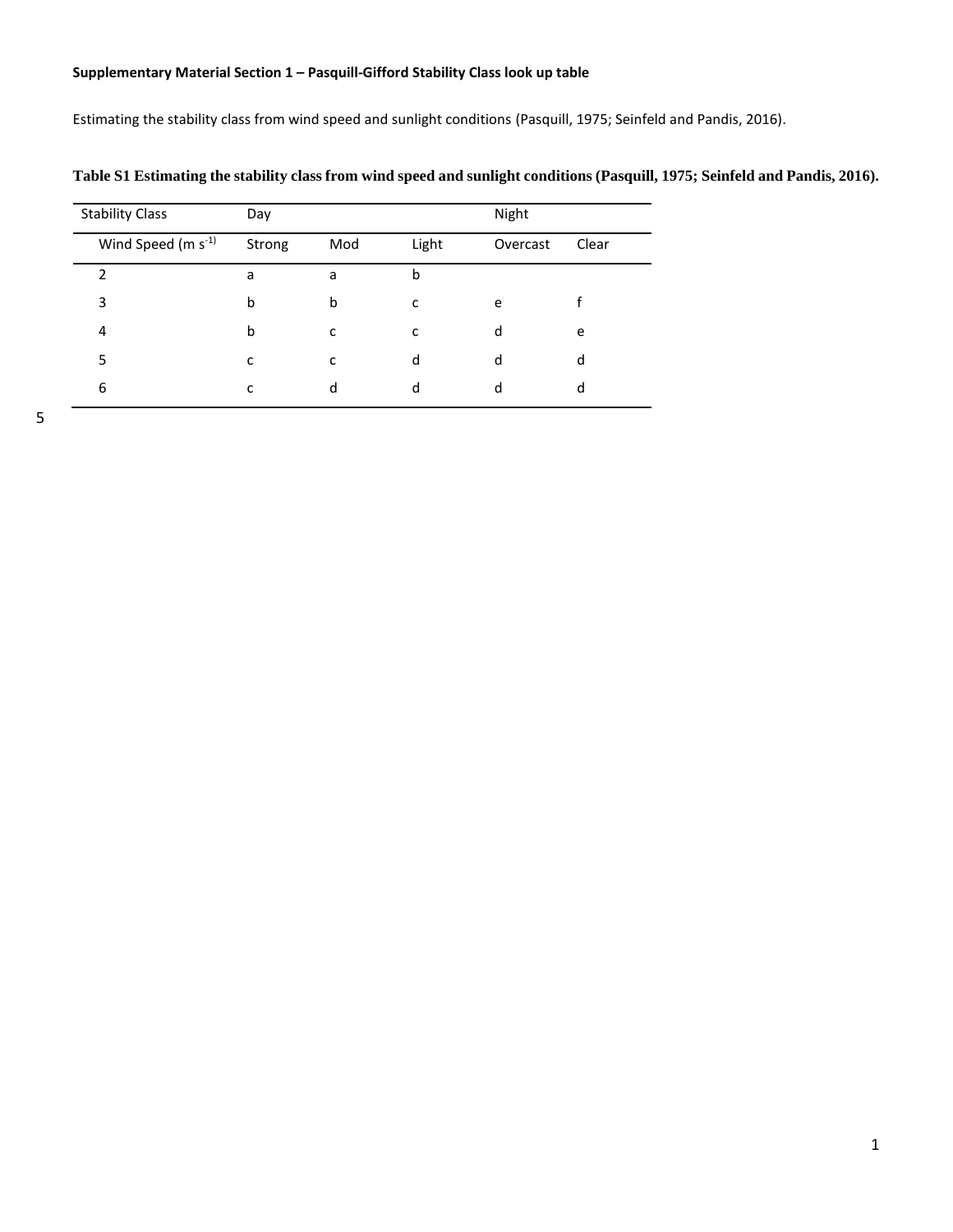## **Supplementary Material Section 2 – Single measurement data**

| Method                | Theoretical       | Volume                   | Accuracy,                                                                                         | Accuracy, | Accuracy,                                       |  |
|-----------------------|-------------------|--------------------------|---------------------------------------------------------------------------------------------------|-----------|-------------------------------------------------|--|
|                       | accuracy (%)      | (m <sup>3</sup> )        | small source<br>medium source                                                                     |           | large source                                    |  |
|                       |                   |                          | $^{\sim}$ 40 g CH <sub>4</sub> h <sup>-1</sup><br>$^{\sim}$ 100 g CH <sub>4</sub> h <sup>-1</sup> |           | $^{\sim}$ 200 g CH <sub>4</sub> h <sup>-1</sup> |  |
|                       |                   |                          | (%)                                                                                               | $(\%)$    | $(\%)$                                          |  |
| Dynamic chamber       | $±7$ <sup>#</sup> | 0.1                      | $-21$                                                                                             | $-15$     | $-11$                                           |  |
| <b>HiFlow</b>         | $± 10+$           | $\overline{\phantom{a}}$ | $-15$                                                                                             | $-14$     | $-16$                                           |  |
| <b>Gaussian Plume</b> | ± 30 <sup>‡</sup> | $\overline{\phantom{a}}$ | 56                                                                                                | 104       | 33                                              |  |
| bLs model             | $± 24^9$          |                          | $-4$                                                                                              | $-21$     | $-11$                                           |  |

## **Table S2 Accuracy (%) of single measurements using each of the measurement methodologies**

# (Riddick et al., 2019a)

# † 10 (Pekney et al., 2018)

‡ (Edie et al., 2020; Riddick et al., 2019b)

§ (Flesch et al., 1995; Riddick et al., 2017)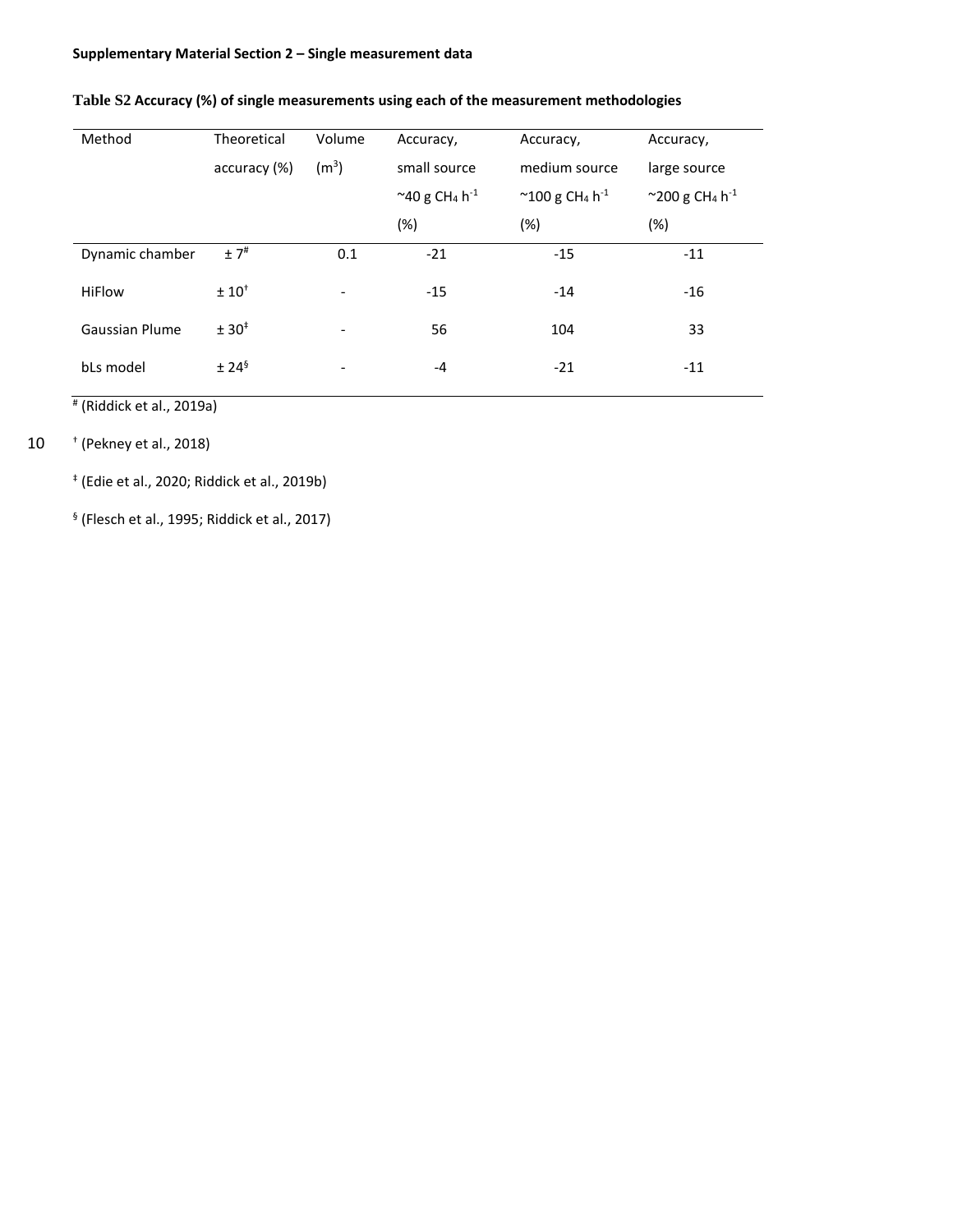### 15 **SM3.1 Dynamic chamber**

| v                 | Rate             | SS<br>Average | Av Q             | Av A    |
|-------------------|------------------|---------------|------------------|---------|
|                   |                  | chamber conc  | $(g \, hr^{-1})$ | $(\%)$  |
| (m <sup>3</sup> ) | $(g \, hr^{-1})$ | $(mg m^{-3})$ |                  |         |
| 0.12              | 47.7             | 10,155        | 40.8             | $-14.4$ |
| 0.12              | 47.7             | 10,600        | 42.6             | $-10.6$ |
| 0.12              | 47.7             | 11,202        | 45.0             | $-5.5$  |
| 0.12              | 94.9             | 22,521        | 90.5             | $-4.6$  |
| 0.12              | 94.9             | 19,386        | 77.9             | $-17.9$ |
| 0.12              | 65.6             | 16,310        | 65.6             | $-0.5$  |
| 0.12              | 183.3            | 38,308        | 153.9            | $-7.9$  |
| 0.12              | 146.9            | 37,052        | 148.9            | 1.4     |
| 0.12              | 146.9            | 33,038        | 132.8            | $-9.6$  |

**Table S3 Chamber volume (***V***, m<sup>3</sup> ), known CH<sup>4</sup> release rate (***Rate***, g hr-1 ), average steady state (SS) CH<sup>4</sup> concentrations in the chamber at the end of each experiment and the average of the emission as calculated in each experiment.**

#### **SM3.2 GP model & bLS Model**

20 **Table S4 Data used to derive emission estimates for the Gaussian plume and bLS approach for the three known emission rates from a point source.**

| Em               | WS          | <b>PGSC</b>  | $\left[CH_4\right]_b$ | $\pmb{\mathsf{x}}$ | y            | $\mathsf{z}$ | $\overline{\left[CH_{4}\right]}$ <sub>m</sub> | GP Em            | bLS Em           |
|------------------|-------------|--------------|-----------------------|--------------------|--------------|--------------|-----------------------------------------------|------------------|------------------|
| $(g \, hr^{-1})$ | $(ms^{-1})$ |              | $(mg m^{-3})$         | (m)                |              | (m)          | $(mg m^{-3})$                                 | $(g \, hr^{-1})$ | $(g \, hr^{-1})$ |
| 31               | 1.46        | - C          | 1.32                  | 5                  | 0            | 1.5          | 1.49                                          | 46.9             | 28.7             |
| 36               | 1.84        | - C          | 1.25                  | 5                  | $\mathbf 0$  | 1.5          | 1.47                                          | 75.3             | 34.7             |
| 38               | 1.87        | - C          | 1.25                  | 5                  | 0            | 1.5          | 1.46                                          | 73.4             | 47.9             |
| 101              | 1.94        | - C          | 1.32                  | 5                  | 1.5          | 1.5          | 1.40                                          | 204.1            | 78.4             |
| 114              | 1.76        | - C          | 1.25                  | 5                  | $\mathbf{1}$ | 1.5          | 1.45                                          | 146.9            | 98.9             |
| 114              | 1.48        | <sub>c</sub> | 1.25                  | 5                  | $\mathbf{1}$ | 1.5          | 1.50                                          | 155.7            | 133.6            |
| 181              | 2.74        | D            | 1.25                  | 5                  | 0            | 1.5          | 1.59                                          | 207.8            | 197.3            |
| 181              | 1.99        | C            | 1.25                  | 5                  | 1.5          | 1.5          | 1.35                                          | 250.9            | 148.1            |
| 198              | 4.28        | D            | 1.32                  | 5                  | 0            | 1.5          | 1.66                                          | 267.4            | 178.2            |